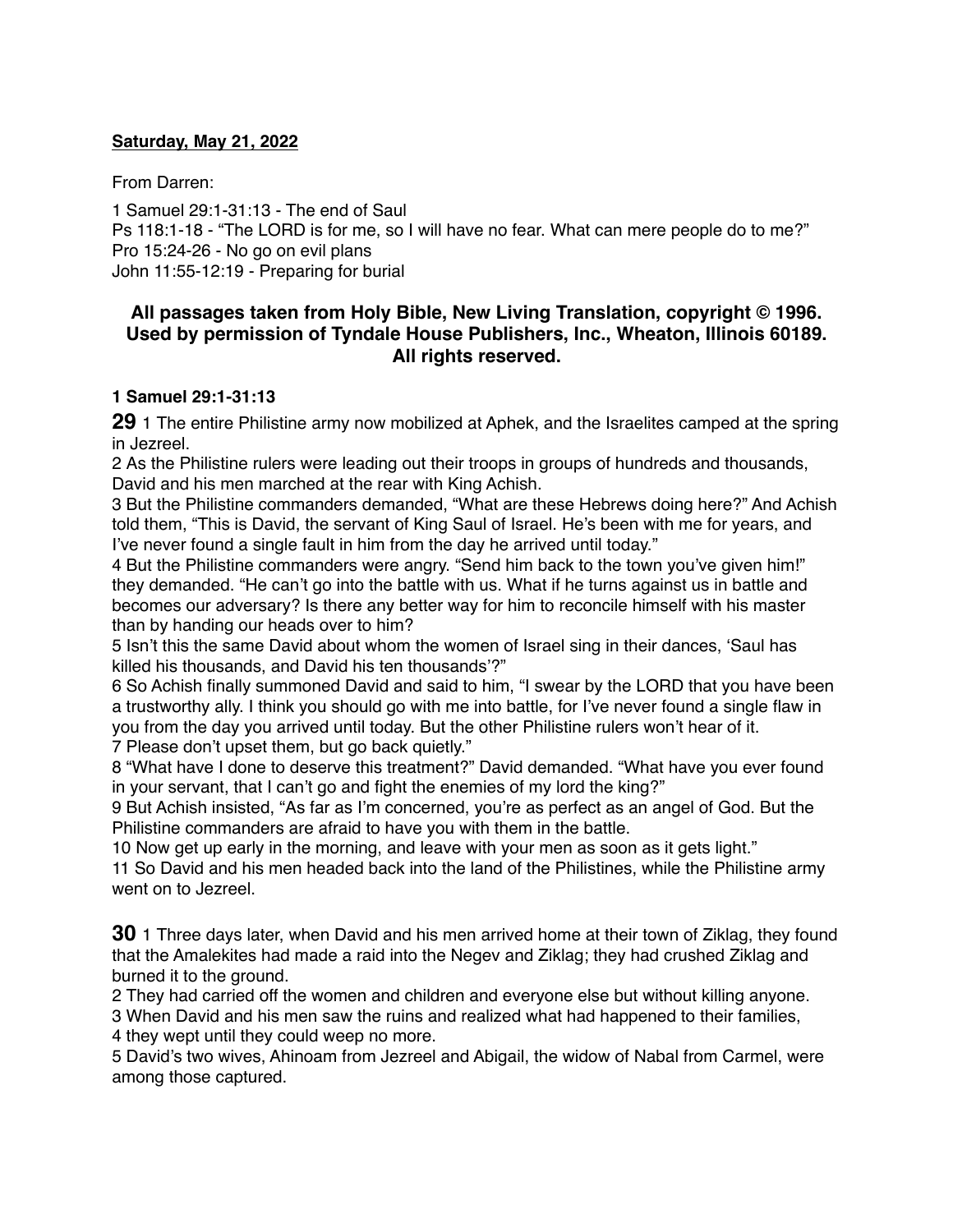6 David was now in great danger because all his men were very bitter about losing their sons and daughters, and they began to talk of stoning him. But David found strength in the LORD his God.

7 Then he said to Abiathar the priest, "Bring me the ephod!" So Abiathar brought it.

8 Then David asked the LORD, "Should I chase after this band of raiders? Will I catch them?" And the LORD told him, "Yes, go after them. You will surely recover everything that was taken from you!"

9 So David and his 600 men set out, and they came to the brook Besor.

10 But 200 of the men were too exhausted to cross the brook, so David continued the pursuit with 400 men

11 Along the way they found an Egyptian man in a field and brought him to David. They gave him some bread to eat and water to drink.

12 They also gave him part of a fig cake and two clusters of raisins, for he hadn't had anything to eat or drink for three days and nights. Before long his strength returned.

13 "To whom do you belong, and where do you come from?" David asked him. "I am an Egyptian—the slave of an Amalekite," he replied. "My master abandoned me three days ago because I was sick.

14 We were on our way back from raiding the Kerethites in the Negev, the territory of Judah, and the land of Caleb, and we had just burned Ziklag."

15 "Will you lead me to this band of raiders?" David asked. The young man replied, "If you take an oath in God's name that you will not kill me or give me back to my master, then I will guide you to them."

16 So he led David to them, and they found the Amalekites spread out across the fields, eating and drinking and dancing with joy because of the vast amount of plunder they had taken from the Philistines and the land of Judah.

17 David and his men rushed in among them and slaughtered them throughout that night and the entire next day until evening. None of the Amalekites escaped except 400 young men who fled on camels.

18 David got back everything the Amalekites had taken, and he rescued his two wives. 19 Nothing was missing: small or great, son or daughter, nor anything else that had been taken. David brought everything back.

20 He also recovered all the flocks and herds, and his men drove them ahead of the other livestock. "This plunder belongs to David!" they said.

21 Then David returned to the brook Besor and met up with the 200 men who had been left behind because they were too exhausted to go with him. They went out to meet David and his men, and David greeted them joyfully.

22 But some evil troublemakers among David's men said, "They didn't go with us, so they can't have any of the plunder we recovered. Give them their wives and children, and tell them to be gone."

23 But David said, "No, my brothers! Don't be selfish with what the LORD has given us. He has kept us safe and helped us defeat the band of raiders that attacked us.

24 Who will listen when you talk like this? We share and share alike—those who go to battle and those who guard the equipment."

25 From then on David made this a decree and regulation for Israel, and it is still followed today. 26 When he arrived at Ziklag, David sent part of the plunder to the elders of Judah, who were his friends. "Here is a present for you, taken from the LORD 's enemies," he said.

27 The gifts were sent to the people of the following towns David had visited: Bethel, Ramothnegev, Jattir,

28 Aroer, Siphmoth, Eshtemoa,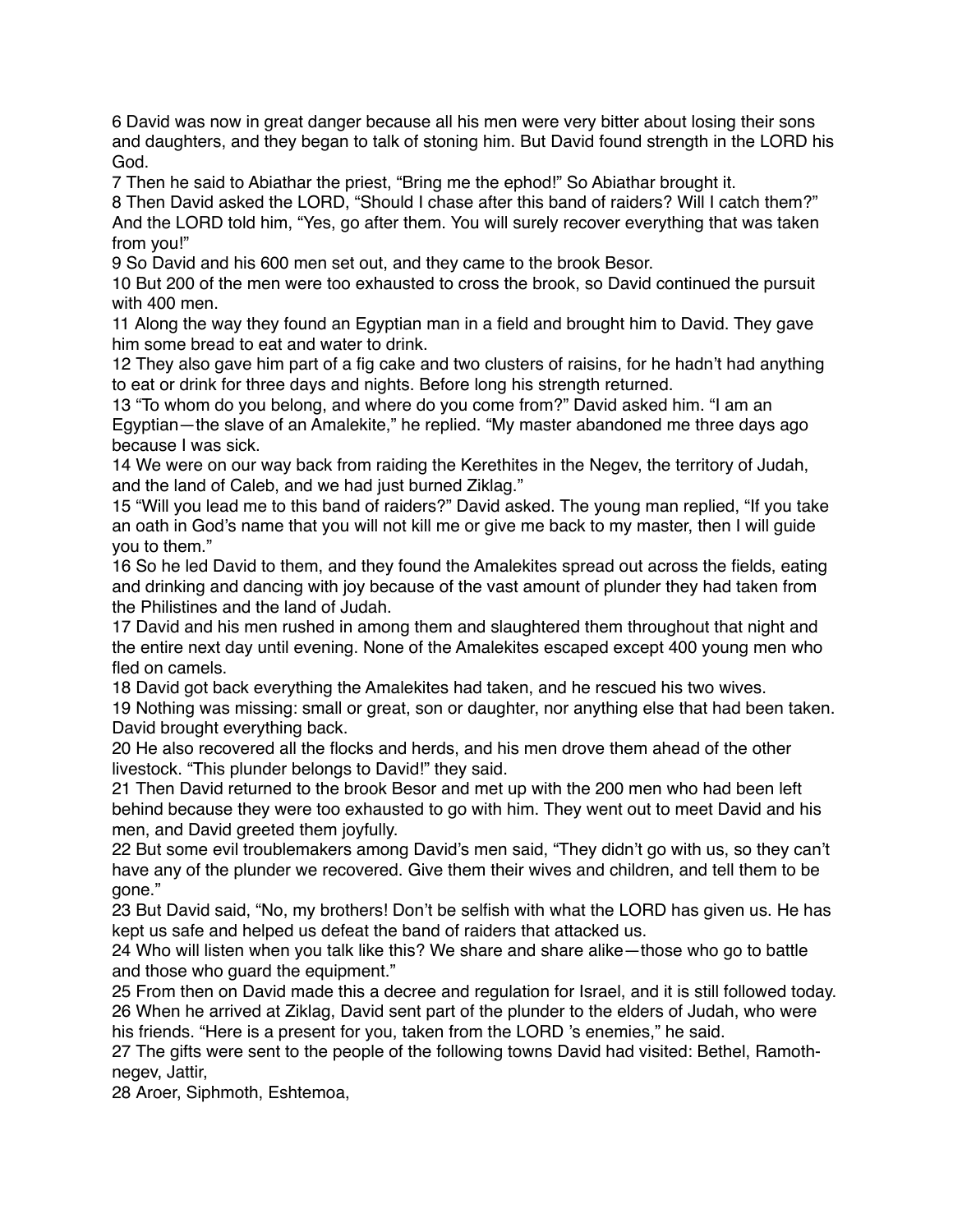Racal, the towns of the Jerahmeelites, the towns of the Kenites,

Hormah, Bor-ashan, Athach,

Hebron, and all the other places David and his men had visited.

1 Now the Philistines attacked Israel, and the men of Israel fled before them. Many were slaughtered on the slopes of Mount Gilboa.

 The Philistines closed in on Saul and his sons, and they killed three of his sons—Jonathan, Abinadab, and Malkishua.

 The fighting grew very fierce around Saul, and the Philistine archers caught up with him and wounded him severely.

 Saul groaned to his armor bearer, "Take your sword and kill me before these pagan Philistines come to run me through and taunt and torture me." But his armor bearer was afraid and would not do it. So Saul took his own sword and fell on it.

 When his armor bearer realized that Saul was dead, he fell on his own sword and died beside the king.

 So Saul, his three sons, his armor bearer, and his troops all died together that same day. When the Israelites on the other side of the Jezreel Valley and beyond the Jordan saw that the Israelite army had fled and that Saul and his sons were dead, they abandoned their towns and fled. So the Philistines moved in and occupied their towns.

 The next day, when the Philistines went out to strip the dead, they found the bodies of Saul and his three sons on Mount Gilboa.

 So they cut off Saul's head and stripped off his armor. Then they proclaimed the good news of Saul's death in their pagan temple and to the people throughout the land of Philistia.

 They placed his armor in the temple of the Ashtoreths, and they fastened his body to the wall of the city of Beth-shan.

But when the people of Jabesh-gilead heard what the Philistines had done to Saul,

 all their mighty warriors traveled through the night to Beth-shan and took the bodies of Saul and his sons down from the wall. They brought them to Jabesh, where they burned the bodies. Then they took their bones and buried them beneath the tamarisk tree at Jabesh, and they fasted for seven days.

# **Psalm 118:1-18**

1 Give thanks to the LORD, for he is good! His faithful love endures forever.

Let all Israel repeat: "His faithful love endures forever."

Let Aaron's descendants, the priests, repeat: "His faithful love endures forever."

Let all who fear the LORD repeat: "His faithful love endures forever."

In my distress I prayed to the LORD, and the LORD answered me and set me free.

The LORD is for me, so I will have no fear. What can mere people do to me?

Yes, the LORD is for me; he will help me. I will look in triumph at those who hate me.

It is better to take refuge in the LORD than to trust in people.

It is better to take refuge in the LORD than to trust in princes.

Though hostile nations surrounded me, I destroyed them all with the authority of the LORD .

 Yes, they surrounded and attacked me, but I destroyed them all with the authority of the LORD .

 They swarmed around me like bees; they blazed against me like a crackling fire. But I destroyed them all with the authority of the LORD .

My enemies did their best to kill me, but the LORD rescued me.

The LORD is my strength and my song; he has given me victory.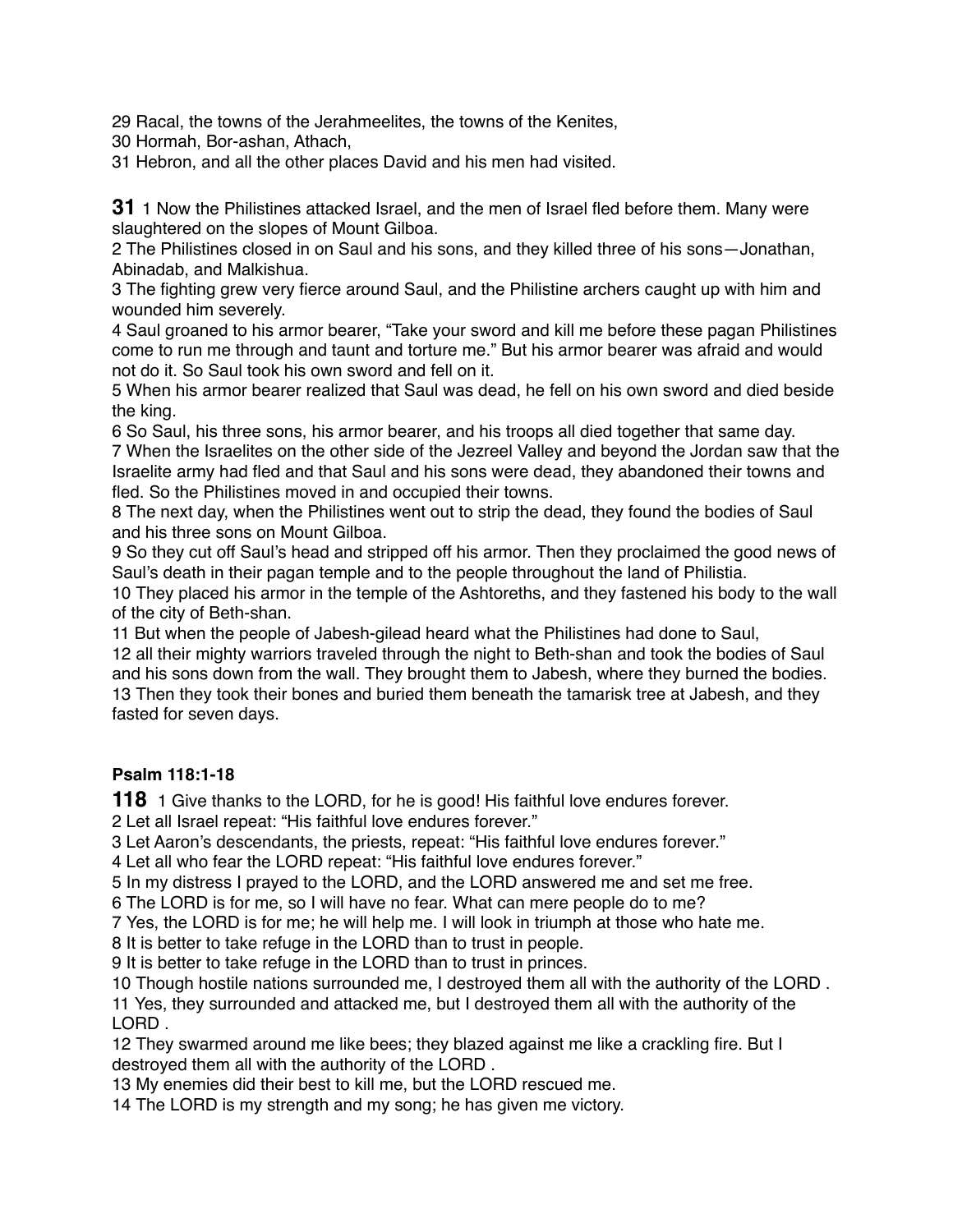15 Songs of joy and victory are sung in the camp of the godly. The strong right arm of the LORD has done glorious things!

16 The strong right arm of the LORD is raised in triumph. The strong right arm of the LORD has done glorious things!

17 I will not die; instead, I will live to tell what the LORD has done.

18 The LORD has punished me severely, but he did not let me die.

### **Proverbs 15:24-26**

**15** 24 The path of life leads upward for the wise; they leave the grave behind.

25 The LORD tears down the house of the proud, but he protects the property of widows. 26 The LORD detests evil plans, but he delights in pure words.

# **John 11:55-12:19**

**11** 55 It was now almost time for the Jewish Passover celebration, and many people from all over the country arrived in Jerusalem several days early so they could go through the purification ceremony before Passover began.

56 They kept looking for Jesus, but as they stood around in the Temple, they said to each other, "What do you think? He won't come for Passover, will he?"

57 Meanwhile, the leading priests and Pharisees had publicly ordered that anyone seeing Jesus must report it immediately so they could arrest him.

**12** 1 Six days before the Passover celebration began, Jesus arrived in Bethany, the home of Lazarus—the man he had raised from the dead.

2 A dinner was prepared in Jesus' honor. Martha served, and Lazarus was among those who ate with him.

3 Then Mary took a twelve-ounce jar of expensive perfume made from essence of nard, and she anointed Jesus' feet with it, wiping his feet with her hair. The house was filled with the fragrance.

4 But Judas Iscariot, the disciple who would soon betray him, said,

5 "That perfume was worth a year's wages. It should have been sold and the money given to the poor."

6 Not that he cared for the poor—he was a thief, and since he was in charge of the disciples' money, he often stole some for himself.

7 Jesus replied, "Leave her alone. She did this in preparation for my burial.

8 You will always have the poor among you, but you will not always have me."

9 When all the people heard of Jesus' arrival, they flocked to see him and also to see Lazarus, the man Jesus had raised from the dead.

10 Then the leading priests decided to kill Lazarus, too,

11 for it was because of him that many of the people had deserted them and believed in Jesus. 12 The next day, the news that Jesus was on the way to Jerusalem swept through the city. A large crowd of Passover visitors

13 took palm branches and went down the road to meet him. They shouted, "Praise God! Blessings on the one who comes in the name of the LORD ! Hail to the King of Israel!"

14 Jesus found a young donkey and rode on it, fulfilling the prophecy that said:

15 "Don't be afraid, people of Jerusalem. Look, your King is coming, riding on a donkey's colt."